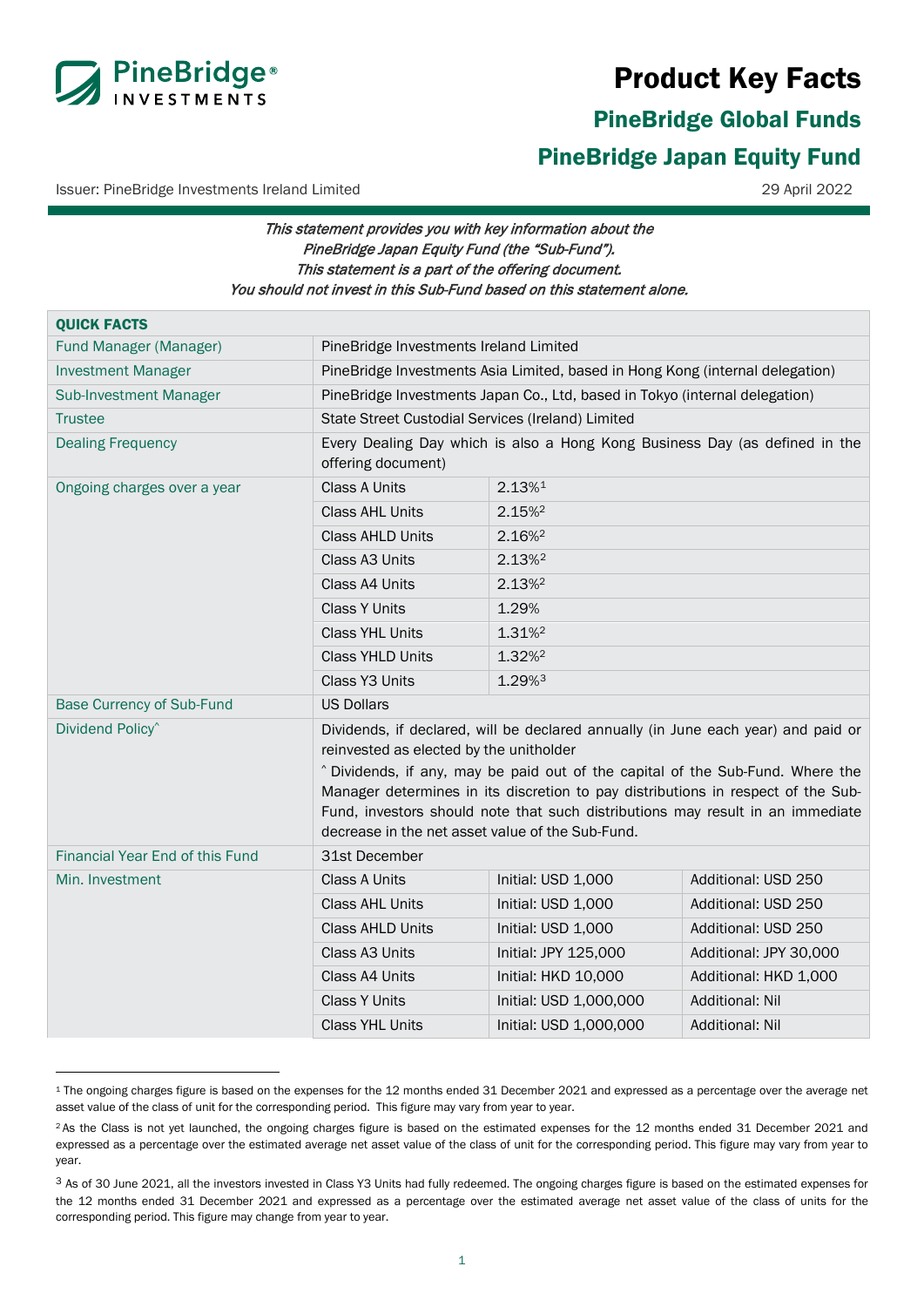| Class YHLD Units | Initial: USD 1,000,000   | Additional: Nil |
|------------------|--------------------------|-----------------|
| Class Y3 Units   | Initial: JPY 125,000,000 | Additional: Nil |

## WHAT IS THIS PRODUCT?

PineBridge Japan Equity Fund is a Sub-Fund of the PineBridge Global Funds (the "Fund"). The Fund is constituted in the form of a unit trust. It is domiciled in Ireland and its home regulator is the Central Bank of Ireland.

#### OBJECTIVES AND INVESTMENT STRATEGY

#### **Objectives**

The Sub-Fund seeks to achieve long term capital growth by making at least two-thirds of its total investments in equity and equity-related investments in Japanese companies, i.e. companies incorporated in Japan or companies whose assets, products or operations are in Japan.

#### **Strategy**

The Sub-Fund is an actively managed fund. At least two-thirds of the Sub-Fund's total assets will be invested in equities and equity-related securities (excluding convertibles and bonds with warrants attached) of issuers within the Sub-Fund's benchmark's market cap range at the time of purchase, domiciled in or exercising the predominant part of their commercial activities in Japan. Within the remaining one-third, the Sub-Fund may invest in transferable securities not meeting the above requirements. The Sub-Fund may use financial derivative instruments ("FDIs") including, but not limited to, futures, options, swaps, forwards and warrants for efficient portfolio management (including hedging) purposes only. The Sub-Fund will not use FDIs extensively for any purpose.

The Sub-Fund has no restrictions as to the proportion of assets allocated to companies of any particular market capitalisation and may invest across a range of economic sectors and industries.

# USE OF DERIVATIVES

The Sub-Fund's net derivative exposure may be up to 50% of its net asset value.

#### WHAT ARE THE KEY RISKS?

#### Investment involves risks. Please refer to the offering document for details including the risk factors.

#### Equity Investing Risks

- The value of equity and equity-related securities will be affected by economic, political, market, and issuer-specific changes, regardless of company specific performance. Different industries, financial markets, and securities can react differently to these changes.
- The risk that one or more companies in a portfolio will fall, or fail to rise, can adversely affect the overall portfolio performance in any given period.

#### Concentration Risk

The Sub-Fund may invest in specific industry sectors / instruments compared to more diversified funds or it may focus its investments and hold relatively large positions in, among other things, particular industries, countries, sectors, currencies or issuers. This may occur directly as a result of portfolio management decisions, or indirectly as a result of security price changes. Where this happens, the Sub-Fund may have a greater level of sensitivity to those industries, sectors, countries, currencies or issuers and the events, developments or issues that affect their prices. This may result in significant losses for the Sub-Fund, may increase the volatility of the value of the Sub-Fund, and may also limit the liquidity of certain securities within the Sub-Fund.

#### Liquidity Risk

- Liquidity risk is defined as the risk that the Sub-Fund could not meet requests to redeem units issued by the Sub-Fund without significant dilution of remaining investors' interests in the Sub-Fund.
- From time to time, the investments or holdings of the Sub-Fund may face limited or reduced liquidity on the market, caused by decreased trading volume, increased price volatility, concentrated trading size, limitations on the ability to transfer or liquidate positions, and changes in industry or government regulations.

#### Financial Derivative Instruments Risk

• The leverage effect embedded in derivatives may result in substantial losses including and up to the total value of the assets of the Sub-Fund and the prices of derivatives can be highly volatile. The use of FDIs may expose the Sub-Fund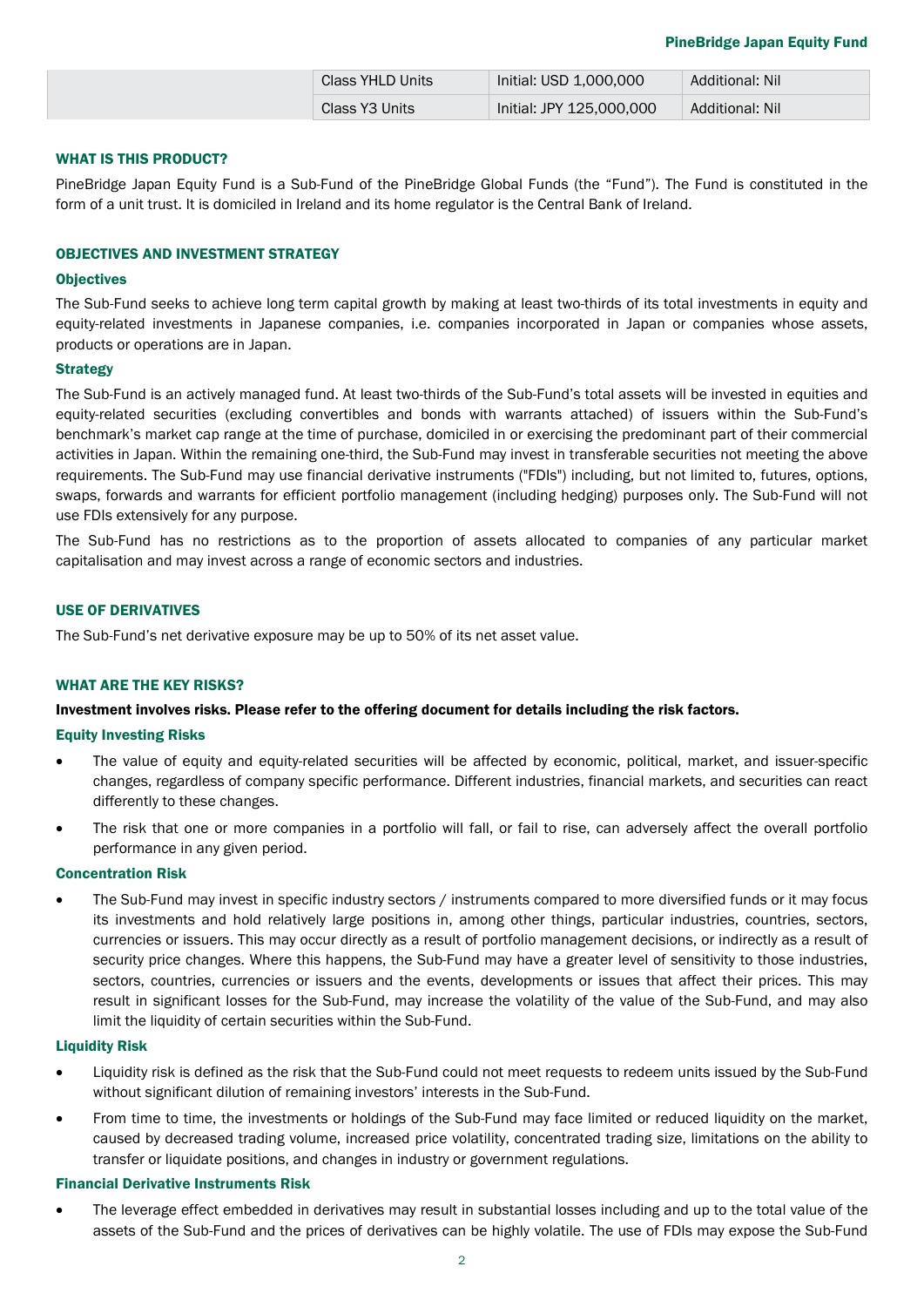to various types of risk, including but not limited to, counterparty, liquidity, correlation, credit, volatility, valuation and settlement risks which can have an adverse effect on the net asset value of the Sub-Fund.

#### Currency Risk – Base Currency

• Securities may be denominated in currencies different from the Sub-Fund's Base Currency and there is a risk that changes in exchange rates and exchange control regulations may cause the value of the assets expressed in the Base Currency to rise or fall and the net asset value of the Sub-Fund may be affected unfavourably by such fluctuations and by changes in exchange rate controls.

#### Counterparty Risk

• A Sub-Fund may have credit exposure to its trading parties and may also bear the risk of settlement default. In addition, misrepresentation or omission on the part of counterparty may adversely affect the valuation of the collateral underlying an investment.

#### Risk associated with Distribution Out of / Effectively Out of the Sub-Fund's Capital (also known as Capital Growth Risk)

- Dividends, if any, may be paid out of the capital of the Sub-Fund. Where the Manager determines in its discretion to pay distributions in respect of the Sub-Fund, investors should note that such distributions amount to a return or withdrawal of part of an investor's original investment or from any capital gains attributable to that original investment.
- Such distributions may result in an immediate decrease in the net asset value of the Sub-Fund.
- Where a class is hedged, the distribution amount and net asset value may be adversely affected by currency fluctuations between the reference currency of the hedged class and the base currency of the Sub-Fund, resulting in an increase in the amount of distribution that is paid out of capital and hence a greater erosion of capital than other non-hedged classes.

#### Investment Loss Risk

- The instruments invested by the Sub-Fund may fall in value and therefore your investment in the Sub-Fund may suffer losses.
- The value of the Sub-Fund may be adversely affected by developments in political, economical and social conditions and policies of the markets in which it invests which may result in losses to your investment.

#### ESG Risks

• The Sub-Fund is subject to environmental, social or governance ("ESG") related risks and sustainability risk. Sustainability risk is an ESG event or condition that, if it occurs, could cause an actual or a potential material negative impact on the value of the investment. Third party data may be used to determine ESG factors and are based on backward-looking analysis, and the data may be limited and subject to change. The categorisation of the Sub-Fund under the Regulation (European Union) 2019/2088 of the European Parliament and of the Council of 27 November 2019 on sustainability-related disclosures in the financial services sector may be affected by regulatory change or new technical standards/guidance coming into effect.



#### HOW HAS THE SUB-FUND PERFORMED?

Past performance information is not indicative of future performance. Investors may not get back the full amount invested.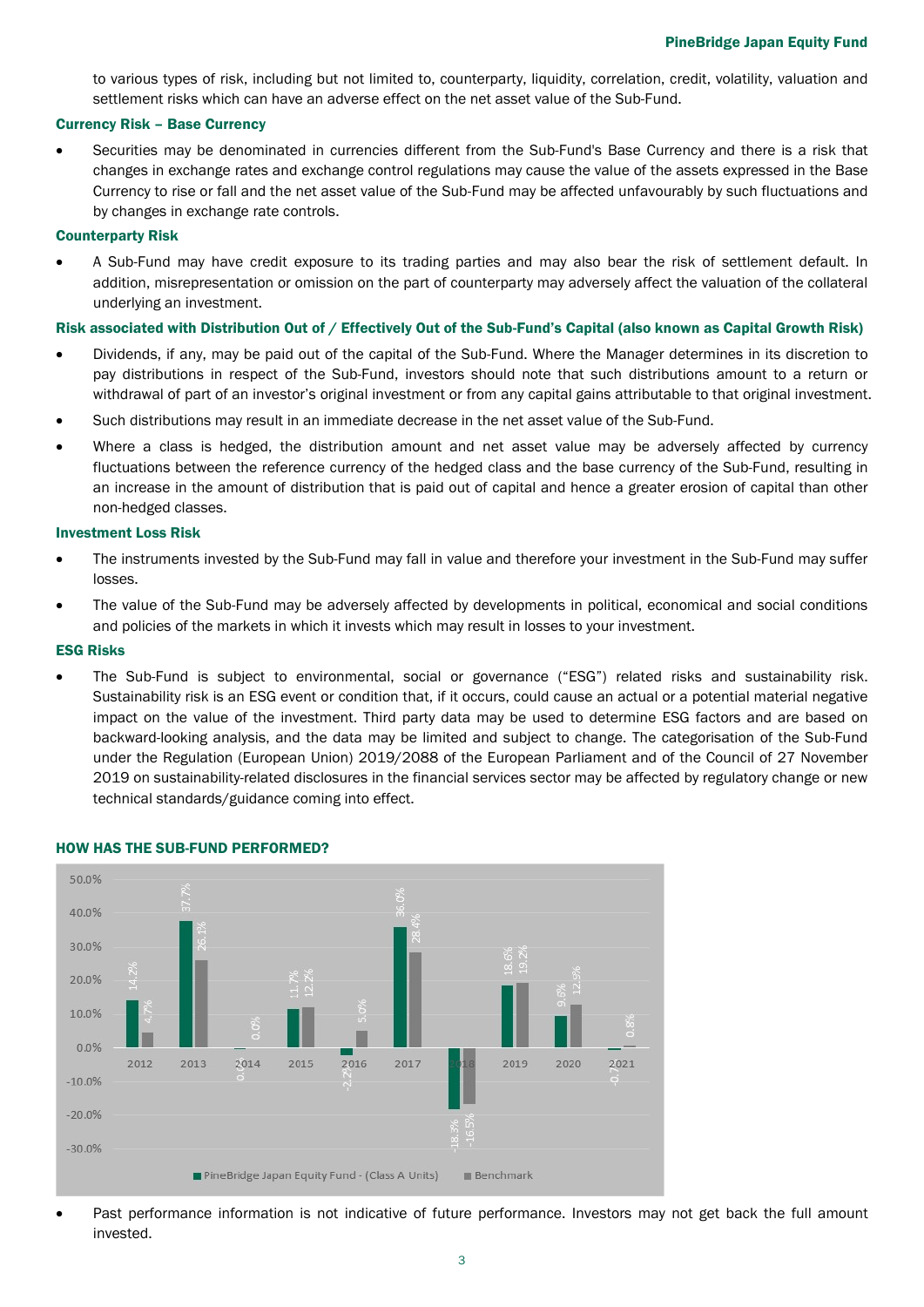- The computation basis of the performance is based on the calendar year end, NAV-To-NAV, with dividend reinvested.
- These figures show by how much the unit class increased or decreased in value during the calendar year being shown. Performance data has been calculated in USD, including ongoing charges and excluding subscription fee and redemption fee you might have to pay.
- Class A is an active unit class available for Hong Kong retail investors. It has been chosen to be the representative unit class for disclosure of past performance information in this statement.
- Material Change to the Sub-Fund: From inception to 30 June 2008, the benchmark of the Sub-Fund was the MSCI Japan Small Cap Daily Total Return Net Index. From 1 July 2008 to 23 September 2018, the benchmark of the Sub-Fund was changed to MSCI Japan SMID Cap Daily Total Return Net Index. Such change was made because the Investment Manager of the Sub-Fund reasonably considers that such benchmark was more reflective of the Sub-Fund's investment strategy than the previous benchmark. From 24 September 2018, the benchmark of the Sub-Fund has been changed to TOPIX Total Return Net Index (also known as the Tokyo Stock Price Index). Such change was made because the Investment Manager of the Sub-Fund reasonably considers that such benchmark closer aligns with the current investment policy of the Sub-Fund than the previous benchmark. On 24 September 2018, there were material changes made to the investment objective and policy of the Sub-Fund hence the performance for the years from 2007 to 2017 was achieved under circumstance that no longer apply.
- The benchmark of the Sub-Fund is TOPIX Total Return Net Index.
- The Sub-Fund seeks to deliver excess returns over the Sub-Fund's benchmark. The holdings may or may not be components of the benchmark, and the Investment Manager has discretion to deviate entirely from the benchmark securities, weightings and risk characteristics. The degree to which the Sub-Fund resembles the composition and risk characteristics of the benchmark is not a specifically targeted outcome and could vary over time, and the Sub-Fund's performance may be meaningfully different from the Sub-Fund's benchmark.
- Sub-Fund / Class A launch date: 19 December 2005

# IS THERE ANY GUARANTEE?

This Sub-Fund does not have any guarantee. You may not get back the full amount of money you invest.

#### WHAT ARE THE FEES AND CHARGES?

#### Charges which may be payable by you

You may have to pay the following fees when dealing in the Units of the Sub-Fund.

| <b>Fee</b>                         | What you pay                                                                                                                                                                                            |
|------------------------------------|---------------------------------------------------------------------------------------------------------------------------------------------------------------------------------------------------------|
| Subscription fee (sales charge)    | Up to 5.00% of the net asset value per unit of the subscription amount may be<br>charged (applicable to Class A, AHL, AHLD, A3 and A4 Units only; currently nil for<br>Class Y, YHL, YHLD and Y3 Units) |
| Switching fee (switching charge)   | Up to 3.00% of the net asset value per unit of the units switched may be charged<br>(applicable to Class A, AHL, AHLD, A3 and A4 Units only; currently nil for Class Y,<br>YHL, YHLD and Y3 Units)      |
| Redemption fee (redemption charge) | Up to 3.00% of the net asset value per unit of the units redeemed may be charged<br>(applicable to Class A, AHL, AHLD, A3 and A4 Units only; currently nil for Class Y,<br>YHL, YHLD and Y3 Units)      |

### Ongoing fees payable by the Sub-Fund

The following expenses will be paid out of the Sub-Fund. They affect you because they reduce the return you get on your investments.

| Fee            | Annual rate (as a % of the Sub-Fund's net asset value) |                            |
|----------------|--------------------------------------------------------|----------------------------|
| Management fee | Class A Units                                          | Up to 1.30% may be charged |
|                | Class AHL Units                                        | Up to 1.30% may be charged |
|                | Class AHLD Units                                       | Up to 1.30% may be charged |
|                | Class A3 Units                                         | Up to 1.30% may be charged |
|                | Class A4 Units                                         | Up to 1.30% may be charged |
|                | Class Y Units                                          | Up to 1.00% may be charged |
|                | Class YHL Units                                        | Up to 1.00% may be charged |